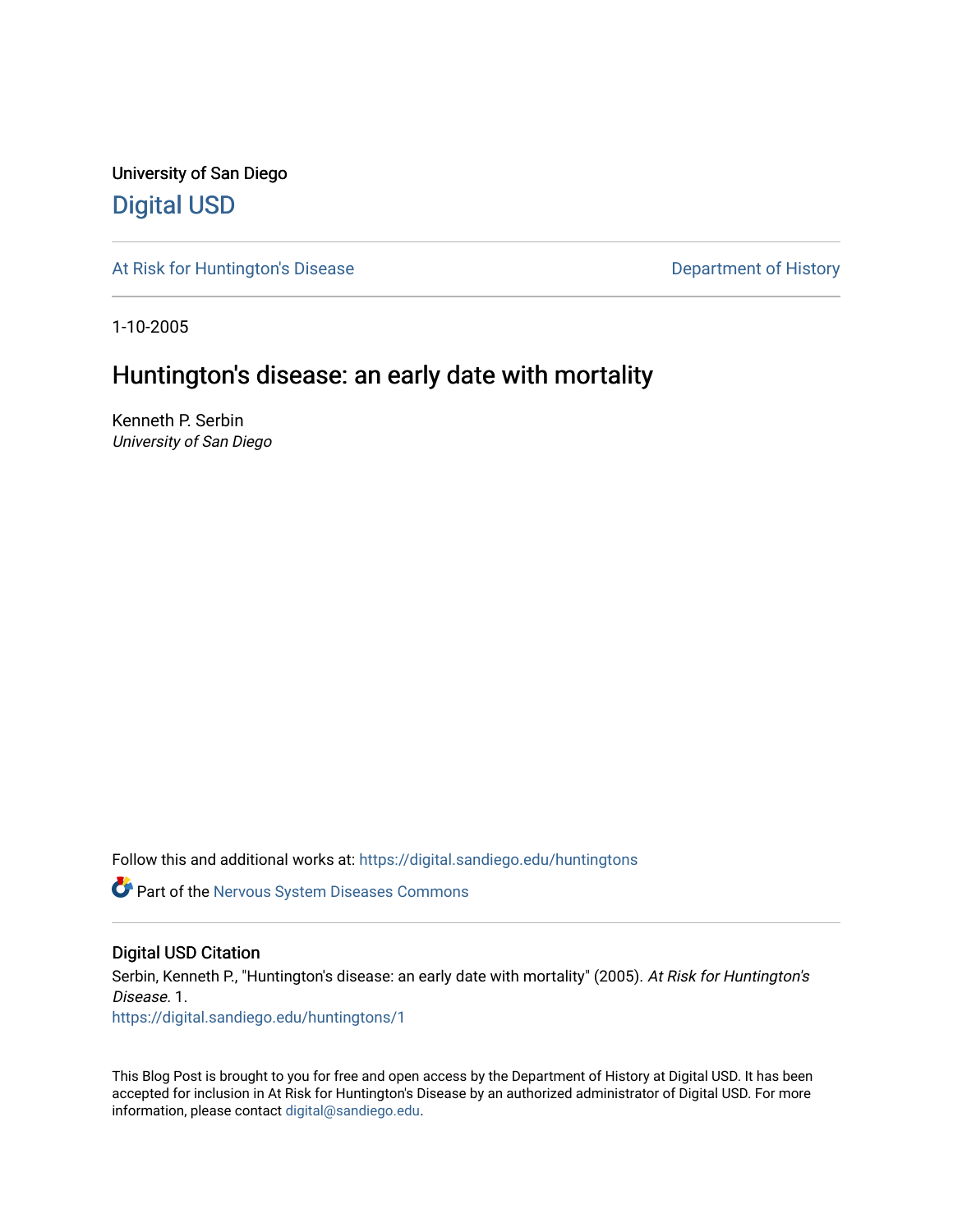# [At Risk for Huntington's Disease](http://curehd.blogspot.com/)

*HD is a genetically caused brain disorder that causes uncontrollable bodily movements and robs people's ability to walk, talk, eat, and think. The final result is a slow, ugly death. Children of parents with HD have a 50-50 chance of inheriting the disease. There is no cure or treatment.*

# Blog Archive

- $\blacktriangleright$  [2021](http://curehd.blogspot.com/2021/) (12)
- $\blacktriangleright$  [2020](http://curehd.blogspot.com/2020/) (16)
- $\blacktriangleright$  [2019](http://curehd.blogspot.com/2019/) (19)
- $\blacktriangleright$  [2018](http://curehd.blogspot.com/2018/) (16)
- $\blacktriangleright$  [2017](http://curehd.blogspot.com/2017/) (14)
- $\blacktriangleright$  [2016](http://curehd.blogspot.com/2016/) (13)
- $\blacktriangleright$  [2015](http://curehd.blogspot.com/2015/) (24)
- $\blacktriangleright$  [2014](http://curehd.blogspot.com/2014/) (24)
- $\blacktriangleright$  [2013](http://curehd.blogspot.com/2013/) (30)
- $\blacktriangleright$  [2012](http://curehd.blogspot.com/2012/) (26)
- $\blacktriangleright$  [2011](http://curehd.blogspot.com/2011/) (33)
- $\blacktriangleright$  [2010](http://curehd.blogspot.com/2010/) (26)
- $\blacktriangleright$  [2009](http://curehd.blogspot.com/2009/) (21)
- $\blacktriangleright$  [2008](http://curehd.blogspot.com/2008/) $(7)$
- $\blacktriangleright$  [2007](http://curehd.blogspot.com/2007/) $(7)$
- $\blacktriangleright$  [2006](http://curehd.blogspot.com/2006/) (4)
- $\sqrt{2005(17)}$  $\sqrt{2005(17)}$  $\sqrt{2005(17)}$ 
	- [►](javascript:void(0)) [December](http://curehd.blogspot.com/2005/12/) (2)
	- [►](javascript:void(0)) [September](http://curehd.blogspot.com/2005/09/) (2)
	- $\blacktriangleright$  [July](http://curehd.blogspot.com/2005/07/) (1)
	- $\blacktriangleright$  [May](http://curehd.blogspot.com/2005/05/) (1)
	- $\blacktriangleright$  [April](http://curehd.blogspot.com/2005/04/) (1)
	- $\blacktriangleright$  [March](http://curehd.blogspot.com/2005/03/) (4)
	- $\blacktriangleright$  [February](http://curehd.blogspot.com/2005/02/) (3)

[▼](javascript:void(0)) [January](http://curehd.blogspot.com/2005/01/) (3) [Overcoming](http://curehd.blogspot.com/2005/01/overcoming-hds-tyranny-of-time.html) HD's tyranny of time [Learning](http://curehd.blogspot.com/2005/01/learning-about-hd.html) about HD

[Huntington's](http://curehd.blogspot.com/2005/01/huntingtons-disease-early-date-with.html) disease: an early date with mortality

About Me **GENE [VERITAS](https://www.blogger.com/profile/10911736205741688185)** 

### View my [complete](https://www.blogger.com/profile/10911736205741688185) profile

# HD Links

[Huntington's](http://www.hdsa.org/) Disease Society of America [International](http://www.huntington-assoc.com/) Huntington Association

#### MONDAY, JANUARY 10, 2005

# Huntington's disease: an early date with mortality

My name is Gene Veritas and I am at risk for Huntington's disease.

I have been thinking of starting this blog for some time. Something happened last Friday evening, January 7, 2005, that helped me put things in perspective and finally pushed me into sharing my story with the world.

I was having a beer with an old friend who happened to be attending the same professional convention as I. We go back twenty-five years and hadn't seen each other in more than a year. We talked about writing and publishing, our passions. We had only thirty minutes to talk, because I had to catch a plane back home so that I could get in some volunteer work in the campaign to stop Huntington's disease.

Our conversation quickly turned to HD. My friend wanted to know how my health was. I explained that I had just started taking a dietary supplement that is part of a new "treatment now" HD program that aims to cut through the bureaucracy and lethargy of other HD organizations. I told my friend that I would be taking additional supplements, all over-the-counter or FDA-approved, in the coming months, including creatine, for which I will have to get blood tests to make sure it doesn't damage my liver or kidneys. Just thinking about this scares me, but I feel I have no choice.

My friend wanted to know what my psychological reactions to living at risk for HD. He especially wanted to know if I was angry.

No, I am not angry, I told him. It's been nine years this December 26 that I learned of my mother's diagnosis with HD. I have come to accept HD as part of my life.

I think a lot about death, I continued. I don't know exactly when HD will strike. It could be as early as in the next five years, or it could take twenty years. I'm trying to squeeze as much life into my days as possible before I starting living life as a "vegetable," I said.

"I envy you," my friend said. "I feel immortal. I don't believe I'm going to die. But you know you're going to die, and so you can live your life more fully."

The conversation shifted to God. My friend is a non-believer. Recently my wife, my daughter, and I resumed attending church. It is one of the supports we feel we need to get through our daily struggle with the impending onset of HD in our lives.

I rarely have the kind of conversation that I had with my friend, not even at HD support group. It hit me how fast the nine years living at risk for HD have gone by and how profoundly it has affected my life and the life of my family. I've thought a lot about death in the last nine years – so much, in fact, that I am now almost calm about it.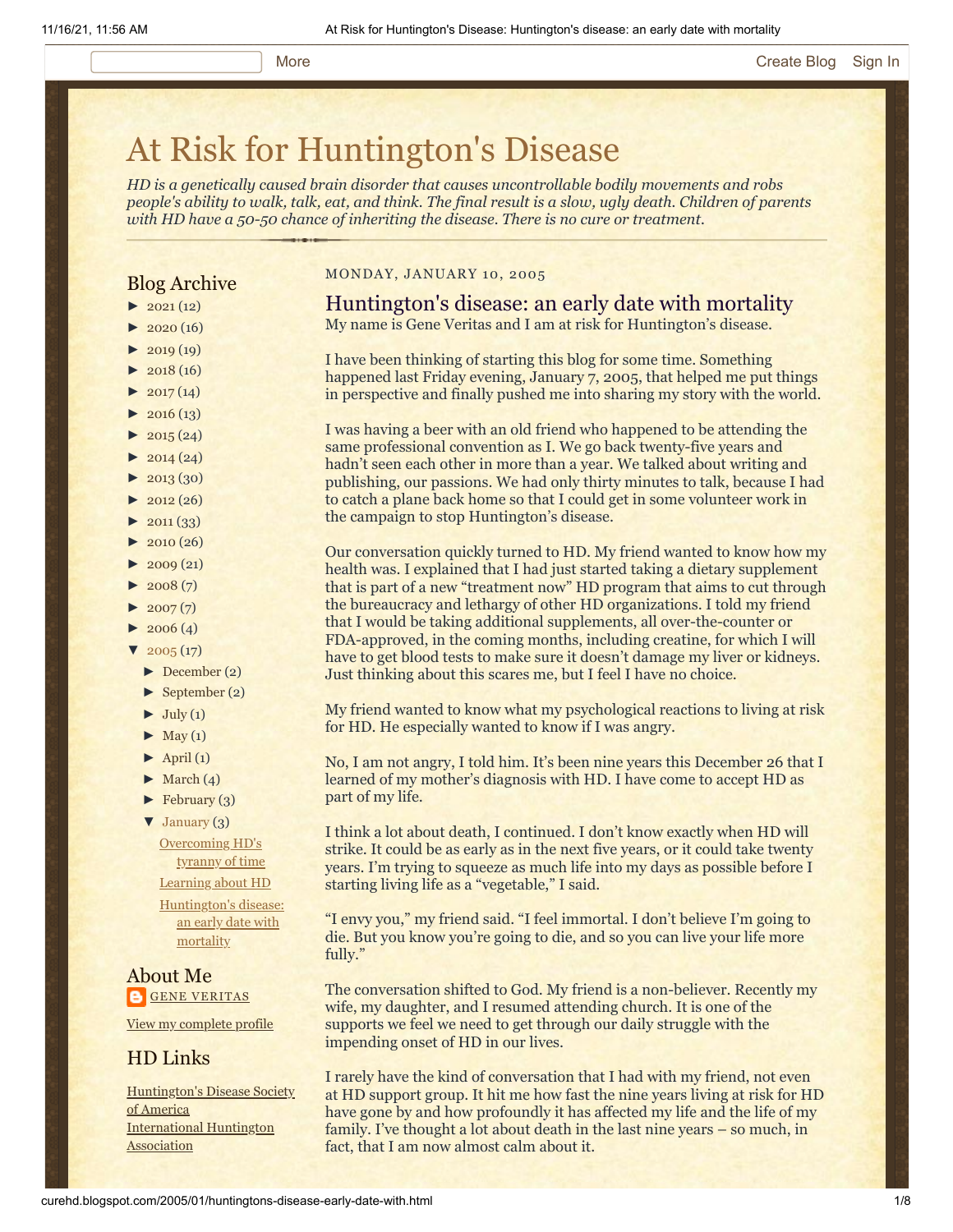[Huntington's](http://hddrugworks.org/) Disease Drug **Works** [Huntington's](http://www.hdlighthouse.org/) Disease **Lighthouse Hereditary Disease [Foundation](http://www.hdfoundation.org/)** [Huntington's](http://www.hdac.org/) Disease **Advocacy Center** Thomas [Cellini Huntington's](http://www.ourtchfoundation.org/) Foundation HDSA Orange County (CA) **[Affiliate](http://www.hdsaoc.org/)** HD Free with [PGD!](http://www.hdfreewithpgd.com/) [Stanford](http://www.stanford.edu/group/hopes/) HOPES Earth Source [CoQ10,](http://www.escoq10.com/) Inc.

# HD Blogs and Individuals

Chris Furbee: [Huntingtons](http://www.huntingtonsdance.org/) Dance Angela F.: Surviving [Huntington's?](http://survivinghuntingtons.blogspot.com/) Heather's [Huntington's](http://heatherdugdale.angelfire.com/) Disease Page

#### 11/16/21, 11:56 AM At Risk for Huntington's Disease: Huntington's disease: an early date with mortality

My finger twitched the other day and I showed my wife. Was it HD? We don't know. I was only happy that it was not painful. If this is HD, I can take it, I told myself.

But will I be able to take the cognitive loss that afflicts all HD people? I have an accepting attitude now, while I'm healthy, but how will it feel when I can't write or publish or stand at the bar with a friend and have a beer anymore?

Posted by Gene [Veritas](https://www.blogger.com/profile/03599828959793084715) at [10:01](http://curehd.blogspot.com/2005/01/huntingtons-disease-early-date-with.html) PM



# 12 comments:

**[Ian](https://www.blogger.com/profile/05958901023146991722) said...**

It's interesting that I found my way to this blog. Only a few short weeks ago I had thought about starting my own HD blog. I'm 21, and I found out I had the HD gene about 2 years ago, just before my mother died of HD.

Hopefully that gives you some background on me. The most important thing for me and my young wife is that we have God in our lives. Living with any disability or tragedy in this life is so much easier when you know that this life is not the end.

Hopefully this post will be the start to some open dialogue about this Disease. For me it will force me out of my comfort zones and into a community that I have not had much contact with.

I don't have any answers to many of the questions; I'm smiling as I think about trying to answer the questions that arise knowing I have HD. The one thing I do know is that even if you can't stand at the bar and have a drink with a friend, you can always sit and have a drink with a friend.

7:49 AM, [January](http://curehd.blogspot.com/2005/01/huntingtons-disease-early-date-with.html?showComment=1105458540000#c110545858671140441) 11, 2005



### **[Sharon](https://www.blogger.com/profile/08493589137217947449) said...**

Hi Gene and Ian

My mum is currently in the late stages of Huntington's Disease, she has been in a nursing home for 6 six years.

My mum was officially diagnosed in 1993 after several years of mis-diagnosis due to no family history of HD and the predictive testing not then available. She was 43 when she started showing symptoms and is now 59.

I am the eldest of three children, myself and my sister underwent testing within 6 months of mums diagnosis. We had five children between us, my youngest was 4 weeks old when we learnt of HD.

Both my sister tested negative however our brother has refused to undergo testing. His daughter. who is due her first child in March, underwent the testing and also tested negative. My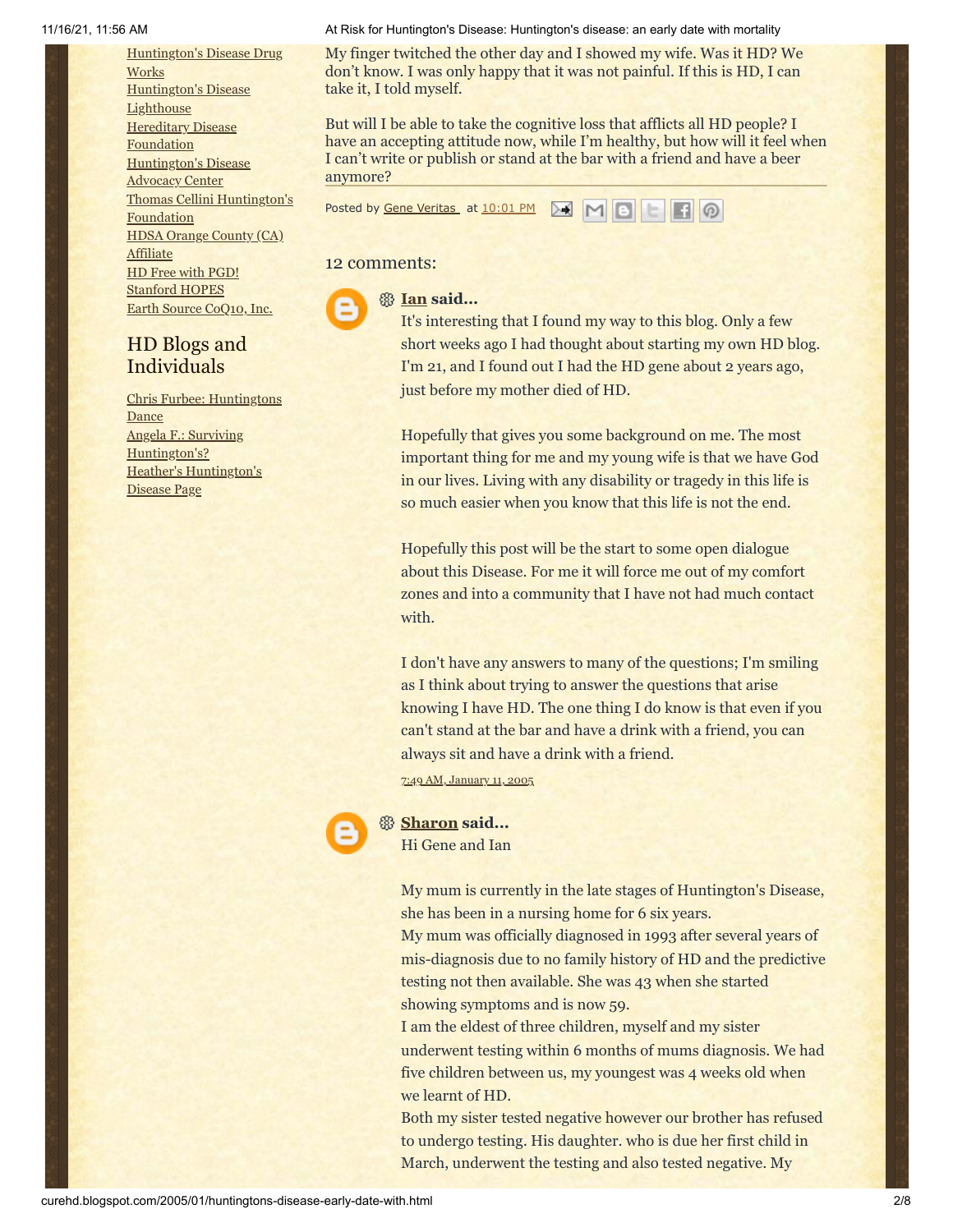nephew has not been tested.

It is hard to put into words how I feel about how HD has affected our family, every time I think or talk about it I feel an overwhelming sadness.

I try not to think about HD as it brings with it an incredible sadness. My sadness is not for mum any more but for my dad who cared for her at home as long as he could and visits her daily. It is also for her grandchildren (she has 9) 4 of whom have never known her well.

Finally I think about her death constantly and feel guilty of my mixed feelings about this. She has no quality of life, she recognises no one, she cannot talk, toilet or feed herself, she looks like a skeleton and is slowing curling into a ball. Unfortunately she still opens her mouth for food, her heart beats strongly and despite given no preventative medication or antibiotics she overcomes all colds and flu as well as pnuemonia.

My comments will undoubtedly upset those that are at risk and for this I am truly sorry.

Gene I am glad you are not yet symptomatic and I have faith in the medical research taking place that something will soon be availabe to slow the onset or even cure HD. It will be too late for mum but not for thousands of others.

I have also decided today that I will not be making a donation to the Tsunami appeal but will make my donation to HD instead, many charities will miss out on much needed donations and I think Australians have raised an enormous amount of money for Tsunami and I am sure wont begrudge mine going to HD.

#### Sharon

4:09 PM, [January](http://curehd.blogspot.com/2005/01/huntingtons-disease-early-date-with.html?showComment=1105488540000#c110548858052330901) 11, 2005

#### **[fran](https://www.blogger.com/profile/04529069904987081106) said...**

Have you been tested at all? 2:22 PM, [January](http://curehd.blogspot.com/2005/01/huntingtons-disease-early-date-with.html?showComment=1106259720000#c110625976039568945) 20, 2005



well, we have had a 4 year rest from HD. My mother died of it 4 years ago and left 7 children. She lived to be 79. My siblings now range in age from 45 to 58.

I knew when she died that the relief would be temporary....my oldest brother is now in the process of being diagnosed.

It is all i have been able to think about since hearing from my brother..

I began again to read all the web pages on living with HD and only get more frightened and saddened.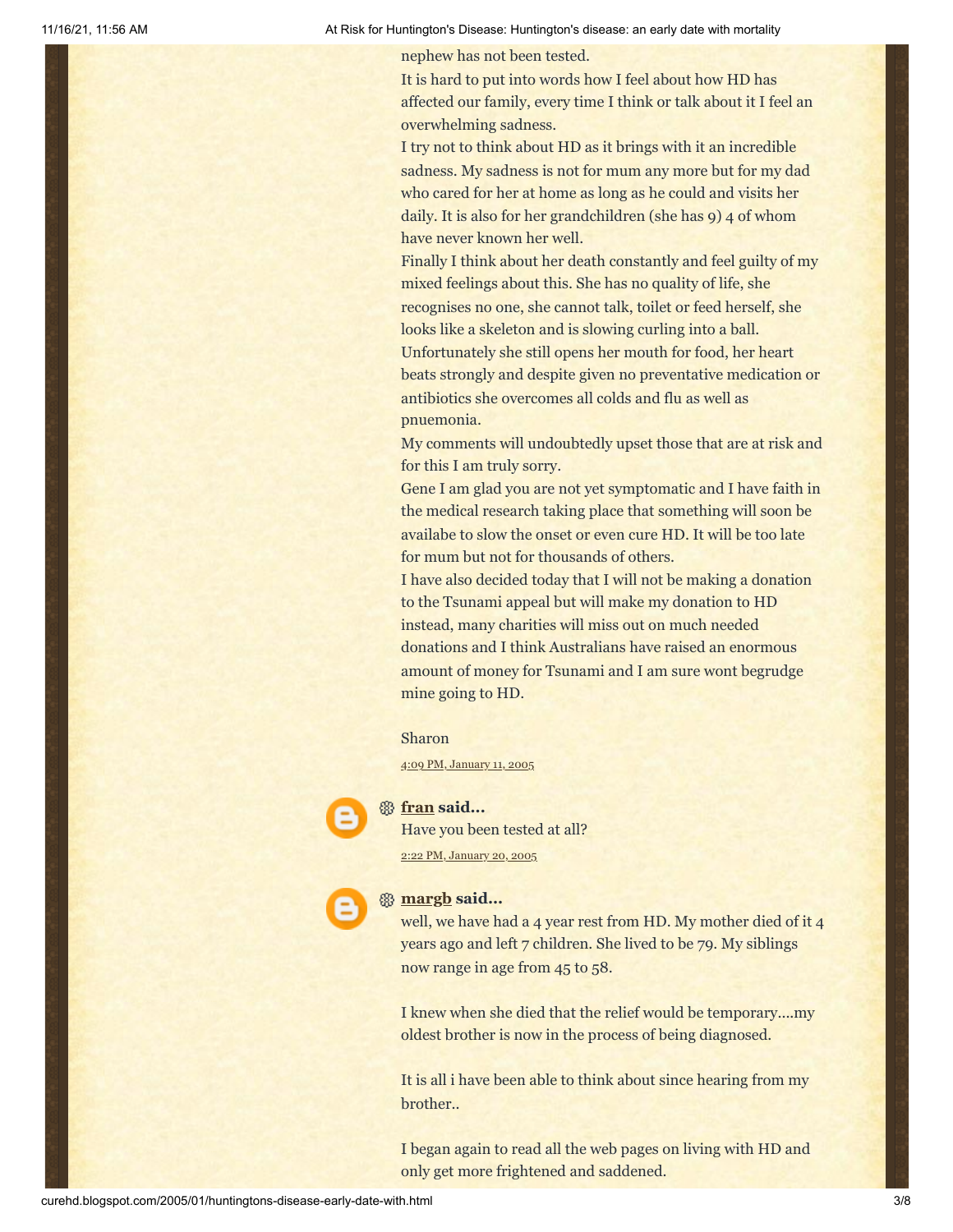The thing is that these pages are much scarier than what i witnessed with my mother and my aunts. They lived long lives with the later years filled with odd neuroses but certainly not devastating. Of coarse the final 5 years or so were hard...but isn't it true that lots of people have difficult final years.

Maybe, with late onset HD, which my mothers family had, things are not as bad as when it strikes earlier. 9:43 PM, May 20, [2005](http://curehd.blogspot.com/2005/01/huntingtons-disease-early-date-with.html?showComment=1116650580000#c111665058564305071)

#### **Anonymous said...**

I found this website and read every comment.My mom has H.D.She is in her final stages ...and my dad can't get no help of any kind ... so I stay at home so he can work ... he isn't a rich person as a matter of fact we are barley keeping our heads above water.But things got so bad that I quit school to help and I have mixed emotions on the situation that my family is in.I want to go get tested but finding the time and a place to do that is a struggle.My brother and sister act like nothing is wrong (mostly my sister)My mom can't feed herself so me and my dad have to feed her and she choke's all the time and I get so scared.She can't walk even though she try's ... she ALWAYS falls.She trys to talk.She can't go to the bathroom.And sometime's when she and my dad are asleep I slowly open there door and just stare at her ... she sleeps curled up in a ball.Sometime's I run back in my room before I start crying I feel so bad for her and I can't help but to think that my brother or my sister or I will have H.D.I think about it alot probably more then I should.I can't help it.And she is so mean ... it's so hard to help her when she makes things so difficult.We can't yell at her, you know its not her fault.When my dad gets upset I tell him to leave and when I get upset I ask my brother to watch her.I try not to ask him I don't want to admit that I can't handle it but sometime's I just can't.I am just glad I have my brother. 12:47 AM, May 22, [2008](http://curehd.blogspot.com/2005/01/huntingtons-disease-early-date-with.html?showComment=1211442420000#c464829308830249192)

#### **Anonymous said...** Hi all,

My older Brother was diagnosed with HD 4yrs ago. It was the most terrifying news and a big blow to our family, or to any family who shares this emotional rollercoaster of a journey.

Since then our Mum has been tested for the gene and the result was negative, so was my sister's and so was Dad's! We are all full brothers and sisters from the same parents. This is extremely rare. The professors have said it was a genetic mishap when he as created in the womb... although no websites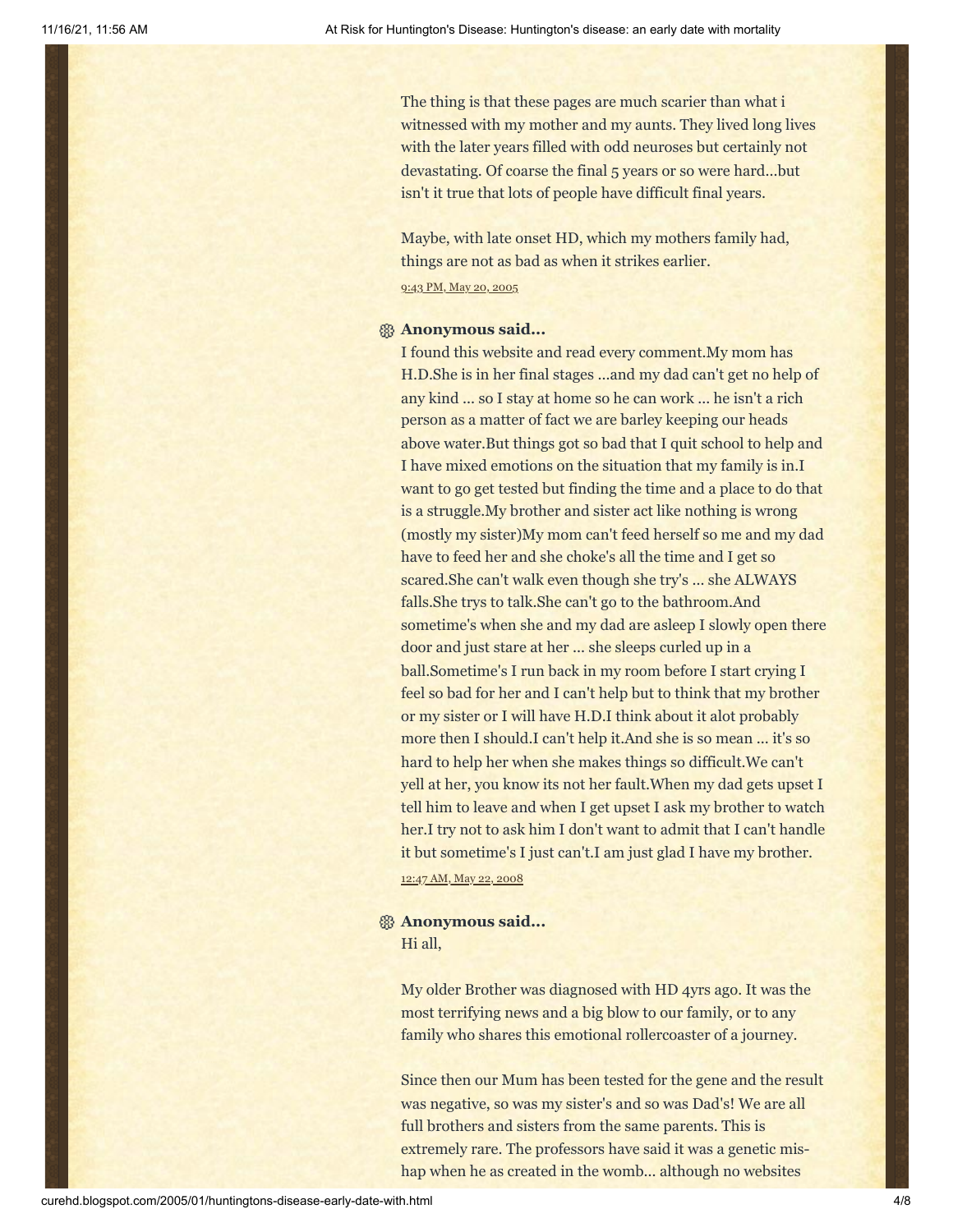EVER mention that this is possible.

4yrs on since his diagnosis and unfortunately his balance is becoming a danger to himself and others around him, so on that basis we have just invested in a wheelchair. This had made days out so much easier! Due to him being prone to falling (on averaqe once or twice a day) he tends to speed up whilst walking to avoid stopping and losing his balance, so therefore he's like a steam train trying to keep up the momento. Although the downside to having a wheelchair is that his leg muscles have weakened.

One of the reasons why I posting this blog is because there is a major issue which is baffling us, and i'd be interested to hear any similar stories...

My Brother, Carl, has now got an extremely sensitive sense of smell! He has now got an OCD (obesessive compulsive disorder) over smells and cleanliness. HD Professors at Cambridge (UK) have never come across this before and in fact have said that the condition normally lessens your sense of smell?!! My brother is so bad with his OCD that he cleans seats before he sits on them, at home, outside or even in a car and he won't even be pushed past a cafe or fast food restuarant because of the smell. It makes meal times difficult and it also makes caring from him very hard as the carer has to pretty much starve whilst in his company, through fear of him having a tantrum or attempting to run off.

Carl is getting harder to care for now and needs 24hr supervision, mainly because of falling and his swallowing.

I have searched websites looking for new medicataions, trials or different treatments to consider, and there's one that we're intrigued about after reading positive reviews:

A drug called: Tetrabenazine.

Apparently it lessens the jerky movements and has proved to give a better quality of life for suffers. It has proved to aid with better quality of sleep and for them to be able to feed themselves.

We have asked for this drug to be prescribed, although Carl's Professor refused to prescribe it on his last asessment. Her reason being that a side effect to this drug is that it tightens muscles (stiffens the suffer so they're more ridged), although the positives in my opinion look to out-weigh the negatives.

Perhaps it's a postcode lottery and if certain regions can afford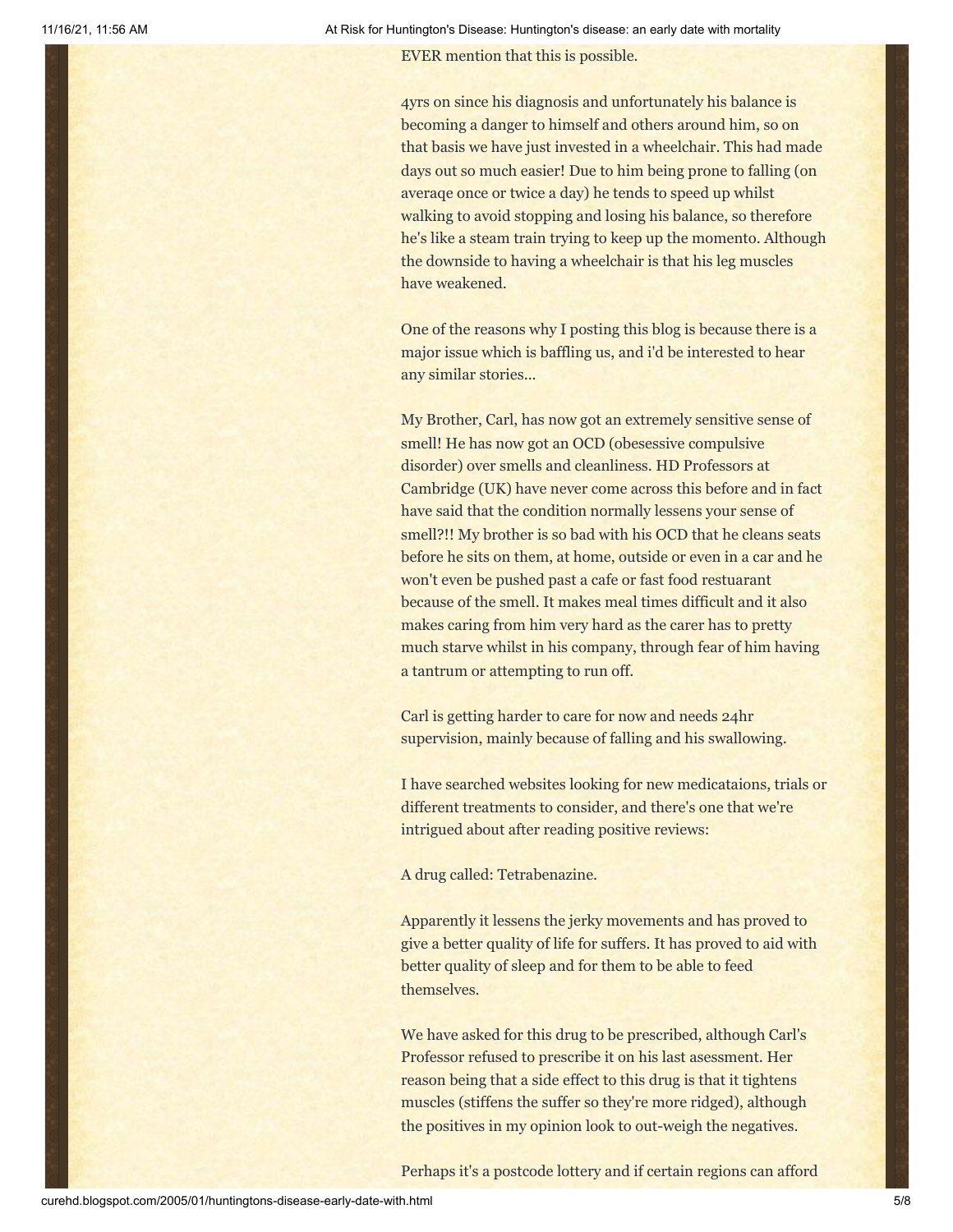it on their budgets??? Has anyone in the UK managed to get this drug prescribed? Again, i'd be interested to hear if so.

Anyway i hope that some of this has been useful to Carers or for HD carriers.

#### Jo (UK)

4:34 AM, [August](http://curehd.blogspot.com/2005/01/huntingtons-disease-early-date-with.html?showComment=1219923240000#c3431009430779095717) 28, 2008

#### **Anonymous said...**

... forgot to mention that my Brother is noww 33yrs old.

Jo

4:39 AM, [August](http://curehd.blogspot.com/2005/01/huntingtons-disease-early-date-with.html?showComment=1219923540000#c2053561262001408653) 28, 2008

#### **Anonymous said...**

hello everybody i am 16 and my dad has HD he is now 39 he started to suffer from it when he was 33 and it has got worse over the years. i dont see him any more as we fell out my mum has always said to me that girls arnt affected by it but after reading this there is women who suffer from HD. i feel upset because i feel my mum has lied to me. i would rather die than have HD

COULD SOMEONE TELL ME IF I CAN HAVE THE TEST BEFORE I AM 18. thanks x

1:56 AM, [August](http://curehd.blogspot.com/2005/01/huntingtons-disease-early-date-with.html?showComment=1220086560000#c9180404452414516385) 30, 2008

#### **Anonymous said...**

my step father had HD but he is also the real father of my 2 olderst brothers anyways both my brothers have 6 kids between them if my brothers refusing testing can his kids still get tested? I have been told not not until my brothers pass? i find this selfish on behalf of my brothers as they both just assume they do

5:25 AM, [December](http://curehd.blogspot.com/2005/01/huntingtons-disease-early-date-with.html?showComment=1261401921353#c27366056467061683) 21, 2009

#### **Lin said...**

My story is not unlike a lot of others above. My mother was diagnosed 5 years ago and sadly passed away last November. both me and my sister are at risk and as there is a choice to know if we also have this awful disease we choose not to find out.

Knowing that there is HD in our family has changed my outlook on life completely !! im scared to become close or start a serious relationship with anyone as i dont ever want them to go through what my Farther did (he was her carer right to the end - which he did willingly and with unconditional love) those of you who have placed a blog will know how it changes a person both body and mind and i would not like any man to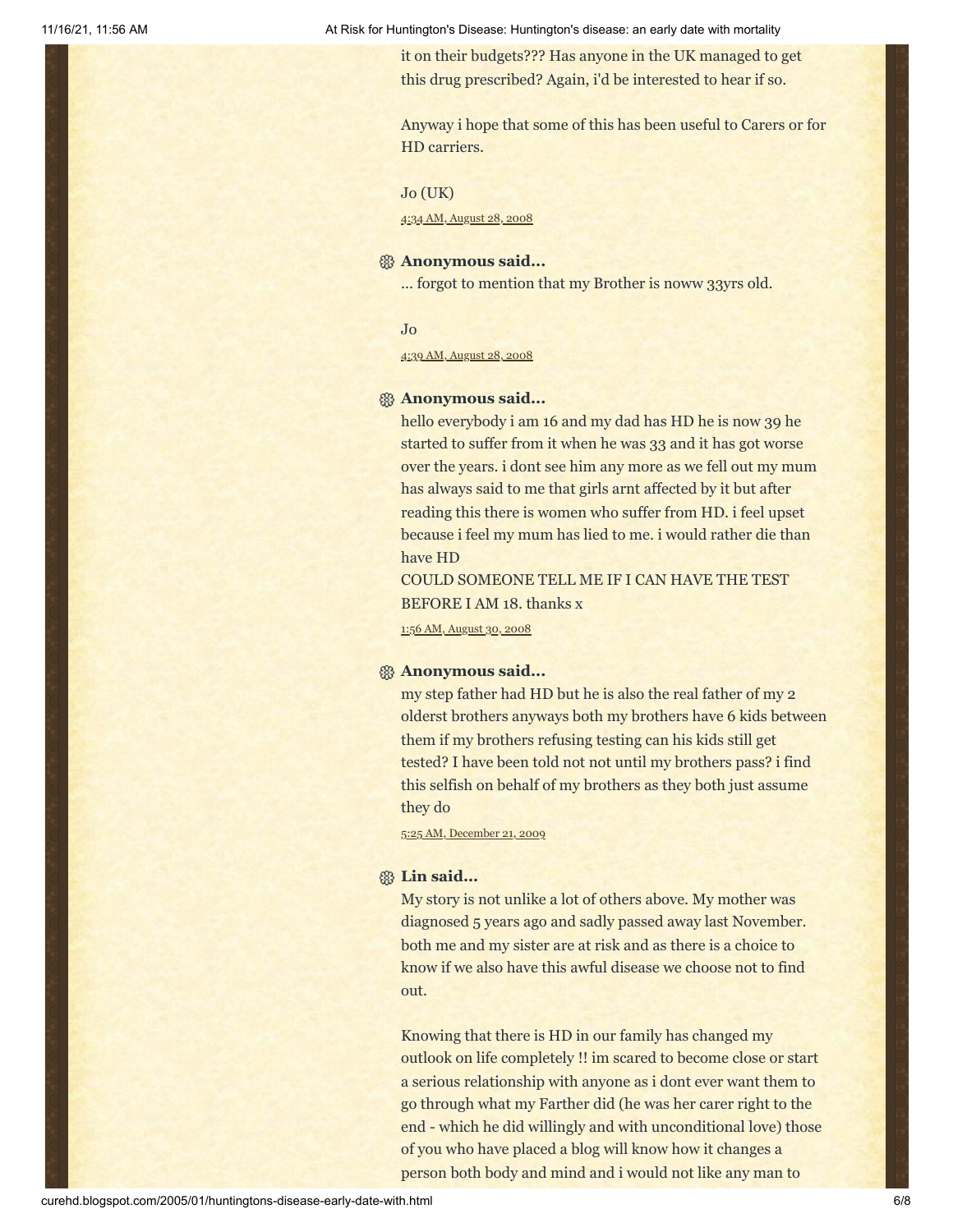have to go through that. I also find myself realising that a family is no longer possible (unless i take a test and get the all clear) how could i pass HD knowingly onto an infant !!!

So my life has changed, im starting be become stronger and like many of you make sure i live my life to the full doing all the things that i would probably have thought of but never actioned before. I never think of the future only maybe a year or maximum two ahead. This way i know i will be healthy for my plans.

Its good to know that my thoughts are shared in some with many others. I only wish i could do more to help. I have offered my services to HDA as a volunteer but there is nothing they need me for. If you are involved in any association or group and you need or could use support please ask im here to help anyone who needs it.

7:05 AM, [March](http://curehd.blogspot.com/2005/01/huntingtons-disease-early-date-with.html?showComment=1267455927331#c1833349052828338793) 01, 2010

### **[beth](https://www.blogger.com/profile/06949848457911785117) said...**

i am 15 and my mom has huntingtons disease. the only reason i found this blog is because of facebook. HD has been really hard on my family and ever since my moms symptons started to come out when i was about 10 i became very sad and angry. when i found out that my 3 brothers, my sister, and i were at risk for it... well i became very unstable. my mom got worse and i felt as if i were being punished.

now i realize that its apart of life and all of those emotional downfalls have made me and my family stronger. and i didnt realize it till about a year ago that out of all my family my mom was the strongest one. she copes with it and lives with it and i found that her faith has grown stronger with HD. so if she could live with it i can. even now know where she could hardly walk and moves uncontrollably she is still very happy so i am happy.

so i know its hard knowing your at risk for HD but i think that in some weird way that it will make you stronger... that it will make me stronger. i just wanted to write this because i felt the need to.=)

7:59 PM, [September](http://curehd.blogspot.com/2005/01/huntingtons-disease-early-date-with.html?showComment=1285124377701#c2822930485685603995) 21, 2010



#### **[Unknown](https://www.blogger.com/profile/09139685839538338820) said...**

You are not living to the fullest, fall in love, have a family. If you pass through life without either you have missed so much.

6:07 PM, [December](http://curehd.blogspot.com/2005/01/huntingtons-disease-early-date-with.html?showComment=1482026842257#c1996810198547956704) 17, 2016

Post a [Comment](https://www.blogger.com/comment.g?blogID=10081281&postID=110542352563374092&isPopup=true)